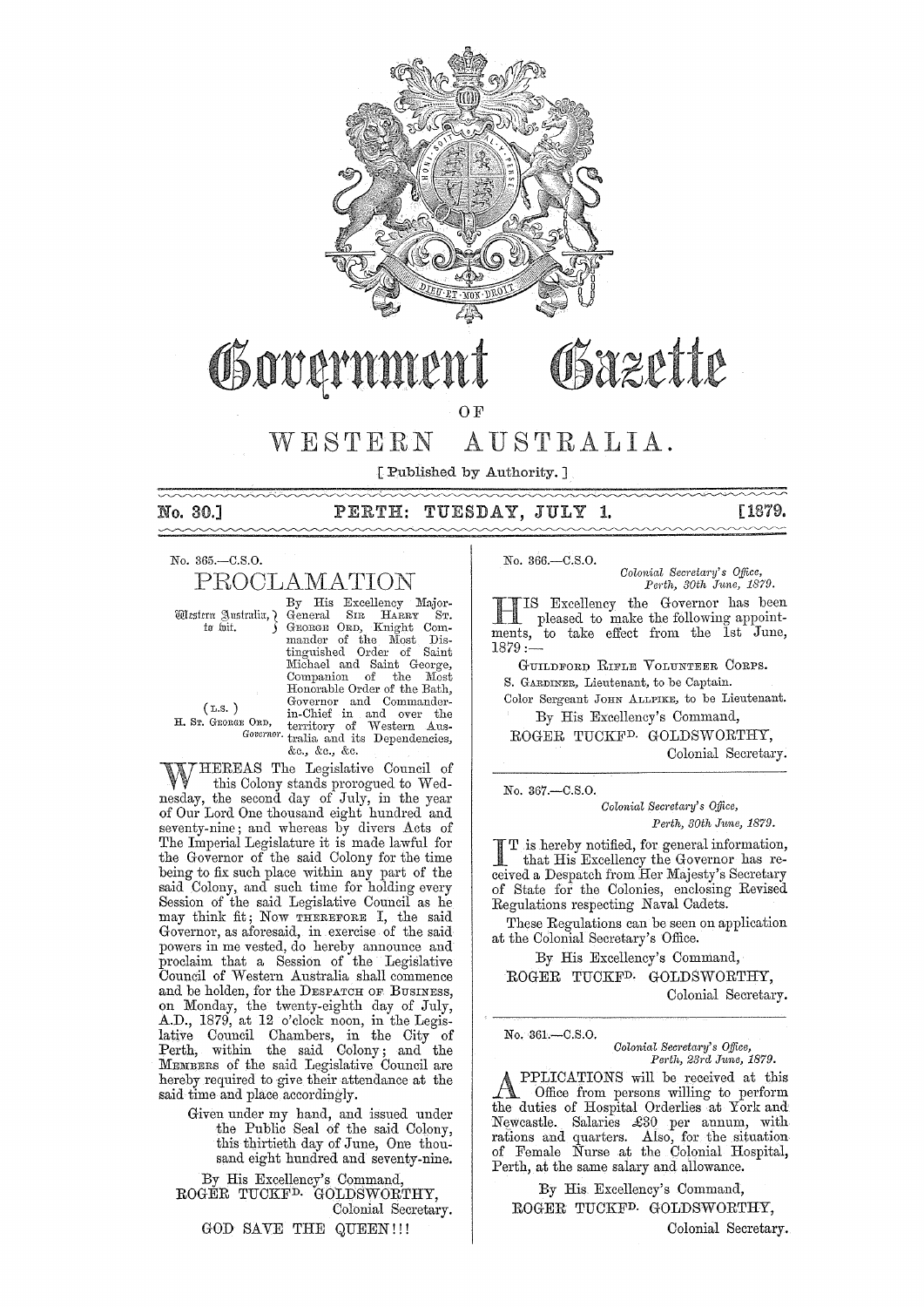No. 364.-C.S.O.

#### Colonial Secretary's Office, Perth, 27th June, 1879.

IS Excellency the Governor directs the publication of the following Circular Despatch, with its enclosure, for general information.

By His Excellency's Command,<br>ROGER TUCKF<sup>D.</sup> GOLDSWORTHY, Colonial Secretary.

#### CIRCULAR.

#### Downing Street, 28th April, 1879.

SIR,-I have the honor to transmit to you, for publication in the Colony under your Government, published in the colory under your covernment,<br>copies of the Second Supplement [5th April] to<br>the London Gazette, of the 4th April, notifying the<br>appointment of a Royal Commission, of which His<br>Royal Highness the Prince of to act as President, to promote the success of the<br>International Exhibition, to be held in Sydney in 1879; and the International Exhibition, to be held at Melbourne in 1880-81.

## I have, &c.,<br>M. E. HICKS BEACH.

#### The Officer Administering the Government of Western Australia.

### Whitehall, April 5, 1879.

THE Queen has been pleased to issue a Commission<br>under Her Majesty's Royal Sign Manual to the effect following:

VICTORIA, R.

VICTORIA, by the Grace of God of the United<br>Kingdom of Great Britain and Ireland, Queen,<br>Defender of the Faith :—To Our Most Dear Son<br>Albert Edward, Prince of Wales, Knight of Our Most<br>Noble Order of the Garter, Field-Mars Army, President; Our right trusty and right entirely-Army, President; Our right trusty and right entirely-<br>beloved Cousin and Councillor Charles Henry, Duke<br>of Richmond and Gordon, Knight of Our Most Noble<br>Order of the Garter, President of Our Most Noble<br>Order of the Garter, Maintenburse, Mingui of Our Music Saint Patrick; Our right trusty and entirely-beloved<br>Cousin and Councillor Robert Arthur Talbot,<br>Marquess of Salisbury, Knight of Our Most Noble<br>Order of the Garter, one of Our Principal S of State; Our right trusty and right well-beloved Cousin and Councillor Henry Howard Molyneux, Earl of Carnarvon; Our right trusty and right wellbeloved Cousin George Henry, Earl Cadogan; Our<br>right trusty and right well-beloved Cousin and<br>councillor Somerset Richard, Earl of Belmore,<br>Knight Commander of Our Most Distinguished Order of Saint Michael and Saint George; Our right trusty and right well-beloved Cousin and Councillor Granville George, Earl Granville, Knight of Our Most<br>Noble Order of the Garter; Our right trusty and<br>right well-beloved Cousin and Councillor John, Earl Kimberley; Our trusty and well-beloved Councillor Sir Michael Edward Hicks-Beach, Baronet, one of Our Principal Secretaries of State; Our right trusty and well-beloved Councillor Hugh Culling Eardley Childers, Fellow of the Royal Society; Our trusty and well-beloved Sir Daniel Cooper, Baronet; Our trusty and well-beloved Sir John Rose, Baronet, Eight Grand Cross of Our Most Distinguished<br>Order of Saint Michael and Saint George; Our<br>trusty and well-beloved Sir Joseph Dalton Hooker,<br>Knight Commander of Our Most Exalted Order of the Star of India, Companion of Our Most Honourthe Star of Huat, Companion of Our most Honour-<br>able Order of the Bath; Our trusty and well-beloved<br>River Frederick Leighton, Knight, President of the<br>Royal Academy; Our trusty and well-beloved<br>Richard Owen, Esquire, Compa Society; Our trusty and well-beloved Samuel Morley, Esquire; and Our trusty and well-beloved Warington Wilkinson Smyth,<br>Society; Greeting! Esquire, Fellow of the Royal

Whereas it has been notified to Us, through Our Secretary of State for the Colonies, that an International Exhibition is to be held in Sydney, in Our Colony of New South Wales, in the year 1879; and also that an International Exhibition is to be held at Melbourne, in Our Colony of Victoria, in the year 1880:

And whereas it is Our wish that the Manufacturing<br>Industry, Agriculture, and Fine Arts of Our United Kingdom of Great Britain and Ireland, and of Our Colonies and Dependencies in Europe, Asia, Africa, sources and America, and in the remaining portions of Australasia, shall be fully and suitably represented at these Exhibitions:

Now know ye that We, considering the premises and earnestly desiring to promote the success of the and Exhibitions, and reposing great trust and considerations, and reposing great trust and con-<br>fidence in your fidelity, discretion, and integrity,<br>have authorized and appointed, and by these presents<br>do authorize and app Son American Wavard, Frince of Water, Testatent; to-<br>gether with you Charles Henry, Duke of Richmond<br>and Gordon; William Drogo, Duke of Manchester;<br>Robert Arthur Talbot, Marquess of Salisbury; Henry<br>Howard Molyneux, Earl o Earl Cadogan; Somerset Echard, Earl of Belmore;<br>Granville George, Earl Granville; John, Earl of<br>Kimberley; Sir Michael Edward Hicks-Beach; Hugh<br>Culling Eardley Childers; Sir Daniel Cooper; Sir<br>John Rose; Sir Joseph Dalton ers to obtain and distribute full information as to<br>the best mode by which the products of the manu-<br>facturing and agricultural industry and the fine arts of the United Kingdom of Great Britain and Ireland, our Colonies and Dependencies, may be procured and forwarded for exhibition, to assist with their advice and co-operation, and generally to promote the success of the said exhibitions in New South Wales and Victoria, respectively:

And our further will and pleasure is that you, or any three or more of you, when as so often as need<br>or occasion shall require, so long as this Our Comor containing, in force, do report to Us, in writing, under your hands and seals respectively, all and every the several proceedings of yourselves had by virtue of these presents :

And lastly, We do by these presents ordain that this Our Commission shall continue in full force and virtue until the close of the said Exhibitions, and that you our said Commissioners, or any three or more of you, shall and may from time to time, and and any place or places, proceed in the execution there-<br>of, and of every matter and thing therein contained, although the same be not continued from time to time by adjournment; and for the purpose of aiding<br>you in such matters We hereby appoint Our trusty<br>well-beloved Thomas Anthony Wright, Esquire, to be Secretary to this Our Commission.

Given at Our Court at Saint James's, the fifth<br>day of April, one thousand eight hundred and seventy-nine, in the forty-second year of Our reign.

By Her Majesty's command,<br>Richd. Assheton Cross.

#### No. 368.- $C.S.O.$

# Colonial Secretary's Office,<br>Perth, 30th June, 1879.

PPLICATIONS in writing will be received A at this office from persons of either sex, not under sixteen years of age, desirous of becoming proficient in Telegraphy and entering that Department of the Public Service.  $Ap$ proved applicants will be bound for three years, and during the first six months will be required to attend the Telegraph Office, at Perth, or other principal Telegraph Stations, without salary; at the expiration of the first six months, should any candidates show that they have not attained the required standard<br>of proficiency, it will be optional with the<br>Government to dispense with their further Those who may fulfil the conditions services. required will be permanently employed in the Government Service, commencing with a salary of £50 per annum. Officers of the Telegraph Department are eligible for employment in the Postal Department, and where both Offices are combined extra remuneration is given.

By His Excellency's Command, ROGÉR TUCKF<sup>D.</sup> GOLDSWORTHY, Colonial Secretary.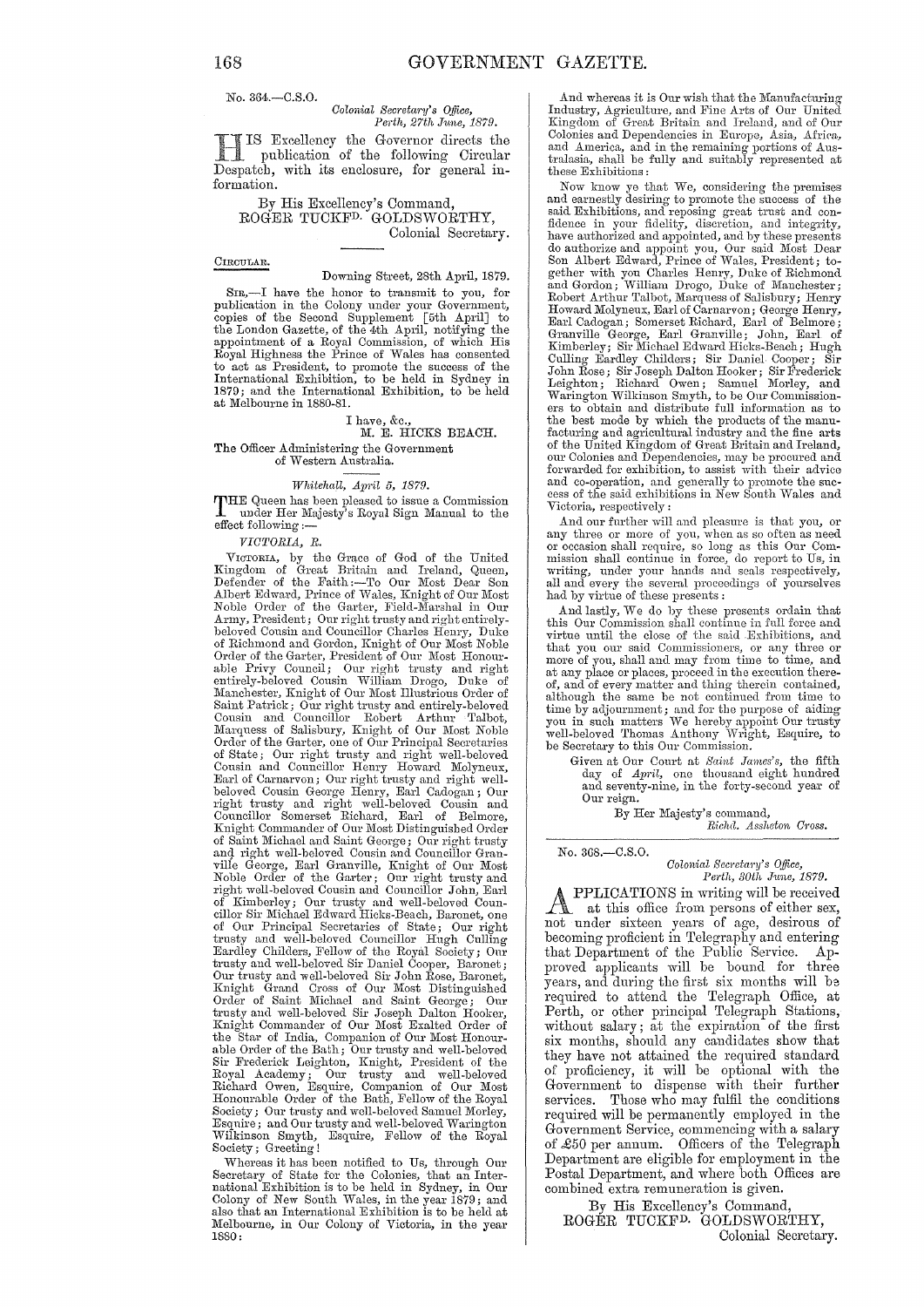No. 369.-C.S.O.

#### Colonial Secretary's Office. Perth, 30th June, 1879.

IS Excellency the Governor has been pleased to direct the publication, for<br>general information, of the Finding of the Preliminary Court held under the provisions of the 28th Vict., No. 2, on the 9th day of June, 1879, for the purpose of enquiring into the circumstances connected with the casualty that happened to the schooner "Mary," at Lockville, on the 5<sup>th</sup> instant.

By His Excellency's Command ROGER TUCKF<sup>D.</sup> GOLDSWORTHY. Colonial Secretary.

#### FINDING.

From the evidence, we find that the schooner "Mary" Than our observations, we mean unavulate mainly to the design the moorings to which she was attached. We acquit the master of blame.

> J. S. HARRIS, Sub-Collector of Customs.<br>J. COOKWORTHY, J.P.

No. 370.-C.S.O.

#### Colonial Secretary's Office, Perth, 30th June, 1879.

IS Excellency the Governor directs the publication of the following Notices to Mariners, for general information.

By His Excellency's Command. ROGER TUCKF<sup>D.</sup> GOLDSWORTHY, Colonial Secretary.

Hydrographic Notice.

## $\lceil$  No. 2.  $\rceil$

### AUSTRALIA DIRECTORY, VOL. II. NOTICE No. 27.

#### TORRES STRAIT AND NEW GUINEA SOUTH-EAST COAST.

The following information is derived from the remarks of officers of H.M. ships employed on the Australian station received through Commodore A. H. Hoskins, C.B. Also from journals of the Reverend Messrs. Macfarlane and Ch

All Bearings are Magnetic. Variation in 1879:

Normanby Sound 42° Easterly. Port Moresby 6° Easterly.

TORRES STRAIT-PRINCE OF WALES CHANNEL.\*\* Total reef.—The small red beacon formerly placed upon a portion of wreck lying on the north-west part of this reef has disappeared.

Example are of Sunk reefs (d).—These reefs, lying on the north side of<br>
Sunk reefs (d).—These reefs, lying on the north side of<br>
Frince of Wales channel, are reported by the signalman at<br>
Goode island to extend one and a

Normanby sound.-The following buoys and beacons have been placed in this channel :-

A red buoy north of and close to Ghibber rock.

A black beacon on the southern edge of the reef extending westward from Wai-weer island; the beacon lies north, distant 5 cables from the east side of Black rock.

 $\Lambda$  black buoy close off the western edge of the reef which extends west from Thursday island, west extreme.

Ellis channel.--The following buoys and beacons have been placed in this channel :-

been placed in this channel:  $\frac{1}{2}$  and  $\frac{1}{2}$  and  $\frac{1}{2}$  and  $\frac{1}{2}$  and  $\frac{1}{2}$  and  $\frac{1}{2}$  and  $\frac{1}{2}$  and  $\frac{1}{2}$  and  $\frac{1}{2}$  and  $\frac{1}{2}$  and  $\frac{1}{2}$  and  $\frac{1}{2}$  and  $\frac{1}{2}$  and  $\frac{1}{2}$ 

A red behcom on the western edge of Madge reefs bearing<br>S.E. by E.  $\frac{1}{2}$  E., distant 7 cables from Vivien point.

A black beacon on the eastern edge of Madge reefs bearing<br>  ${\bf S.S.E.}$  distant  $7\frac{1}{2}$  cables from east extreme of Thursday island. A red buoy S.S.E. from the east extreme of Thursday island, distant  $6\frac{1}{6}$  cables.

A black buoy at both the east and west extremities of Hovell bank.

It is intended to place a red buoy north of the west Hovell bank buoy, distant  $1\frac{t}{2}$  cables.

GREAT NORTH-EAST CHANNEL.

Cocon-nut is<br>le.--H.M.S. Sapphe, in 1878, anchored in 17 fathoms, with Cocon-nut is<br>le bearing E.  $\frac{1}{2}$  S., and Dove is<br>let bearing N.N.E.

NEW GUINEA-SOUTH-EAST COAST.:

Caution bay to Port Moresby.-Inside the Barrier<br>reef which extends between these places the least water found<br>by H.M.S. Sappho was 4 fathoms.

Basilisk passage.—Immediately inside this passage a depth of  $3\frac{3}{4}$  fathoms was obtained by H.M.S. Sappho.<br>Port Moresby.—A coral reef (Condite reef) awash at low<br>where, Horesby.—A coral reef (Condite reef) awash at lo cable

This reef is a quarter of a mile long in a north-west and<br>south-east direction, and 200 yards broad.<br>The shoal lying N. by W.  $\frac{1}{2}$  W., distant 3 cables from Paga<br>point, the east entrance point of port Moresby, former

neary awas at low water.<br>The Doreshy to Round head.—H.M.S. Sappho, in 1878,<br>found the channel between these places inside the Barrier reef<br>clear of dangers, until within 5 miles of Round head, except a<br>few sunken dangers,

the same of moving the same unstance solution in the second care is requisite when navigating among these dangers,<br>as, except under favorable conditions, they are not seen well<br>from aloft.

From about.<br>Hood lagoon.—From the eastern entrance point of this<br>lagoon (on which is situated the native village of Kerepuna) a<br>reef extends W.N.W. for a distance of three miles, approaching<br>the north shore of Hood bay to

 $M.S. Supph$  entered the lagoon by passing north of this reef, keeping about half a mile off the shore of Hood bay, and carried a depth of 5 fathioms to the enternee of the lagoon, where anchorage was obtained in 8 fathioms, m

Where an<br>enougle was countined in 6 unitables, much the discolored water from Hood lagoon renders it very<br>difficult to see the reef at the entrance from aloft. A large<br>vessel should not attempt to enter the lagoon, as som

Coast.—Between the east entrance point of Hood lagoon<br>and Keppel point, which is situated  $9\frac{1}{2}$  miles to the eastward,<br>the coast is indented by several large though inaccessible bays;<br>and mangrove swamps, extending s

round Keppel point.<br>
Keakaro bay, from the western shore of which a reef<br>
Keakaro bay, from the western shore of which a reef<br>
dately east of Keppel point.<br>
Between Keakaro bay and Macfarlane harbor the land near<br>
the beac

The eastern entrance point is a high bluff; on the western<br>The eastern entrance point is a high bluff; on the western<br>side of the harbor the land is low and apparently swampy; in<br>this harbor are situated two native village

Between Macfarlane harbor and Cheshunt bay the coast forms two bays.

forms two bays.<br>Cheshurt bay is situated about 11 miles eastward of the entrance to Macfarlane harbor, between cape Rodney and Brethren isles, a group of the rocks covered with brushwood lying N.W. by W. from that cape, di

 $\Lambda$  bank which uncovers at low water extends some distance from the shore at the head of Cheshunt bay.

From the shore at the mean of Cheshuat may.<br>
A considerable stream, to which the name of Cheshunt river<br>
was applied, discharges into the sea at the head of Cheshunt<br>
bay; a depth of one fathom was found at the entrance, i

feet.<br>
After passing the entrance points a large stream coming from<br>
After passing the entrance points a large stream coming from<br>
the northward empties itself into a fine basin; three miles<br>
eastward of this, Cheshunt ri

Cape Rodney. $-A$  shoal extends about half a mile from the shore along the southern edge of this cape, and detached coral dangers lie between it and the Barrier reef.

Between Sandbanks bay and cape Rodney the Ellangowan, drawing 6 feet, found a good passage inside the Barrier reef.

drawing o reet, round a good passage inside the barrier reet.<br>Sandbanks bay.—This bay is situated about 10 miles east-<br>ward of cape Rodney; the eastern side is low and formed by a<br>long reef and sandbanks extending from a m

Between Sandbanks bay and Cloudy bay there is a small bight, into which a river flows.

Cloudy Bay.—This bay is divided by a reef extending from<br>Sewell island in a south-westerly direction for a distance of<br> $4\frac{1}{2}$  miles, off the extremity of which are several detached shouls<br>; the  $Ellangovax$  and<br>nored in th

Colombier point, the east entrance point of Cloudy bay, is situated about 3 $\frac{1}{2}$  miles westward of its former supposed position; several detatched shoals lie south of Colombier point and in the bight immediately east

Baxter bay.—Between Colombier point and Table point<br>the coast forms two indentations, the eastern and larger of<br>which has been named Baxter bay, where the Ellangowan found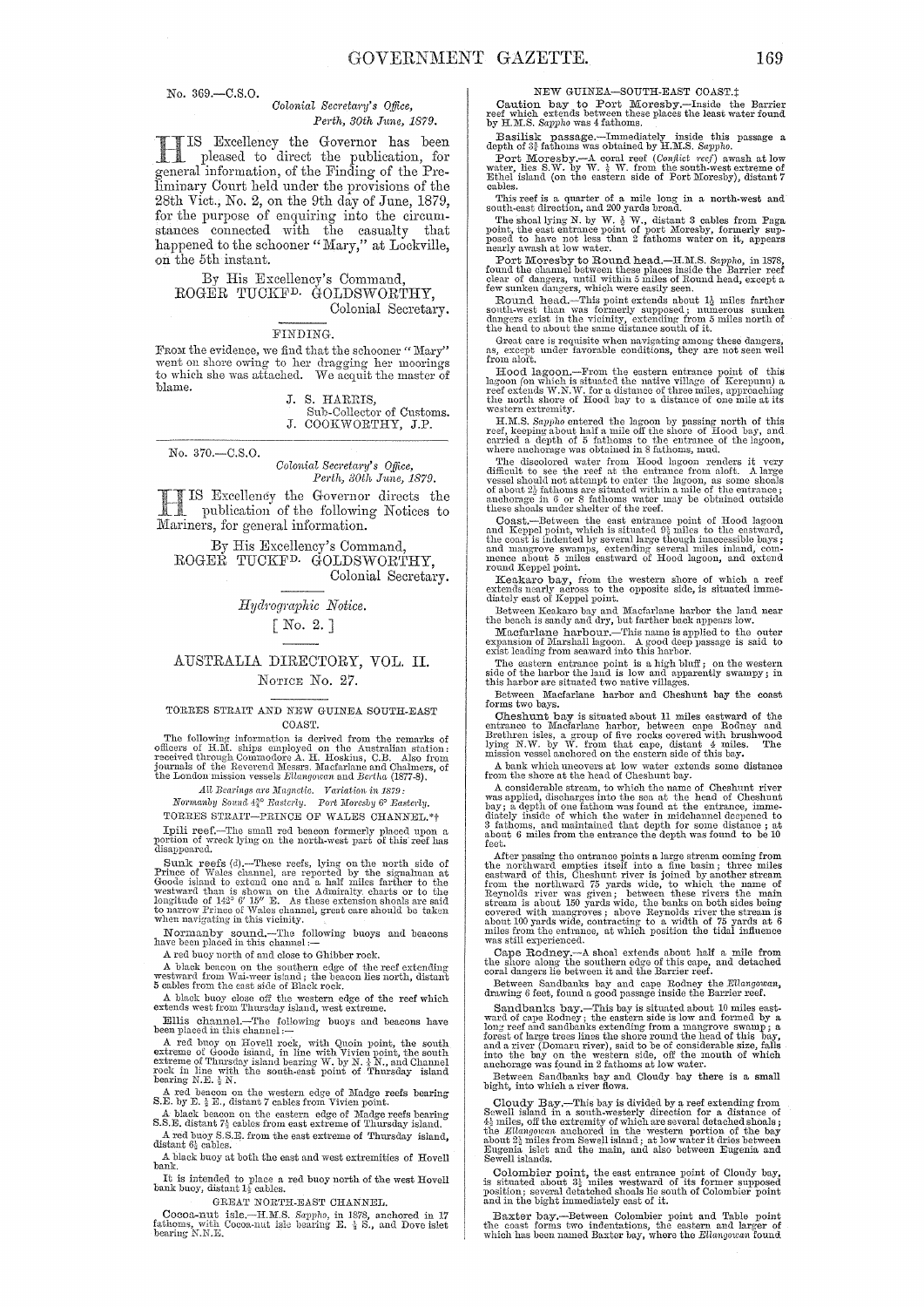good shelter from the trade wind. There are several shoals in the western part of this bay.

Amazon bay.--This bay is much encumbered with shoals; coral reefs surround Amazon island. Double rock and the<br>eastern Amazon island are also connected by a reef, between which and the western Amazon island there is anchorage for small vessels.

Amazon bay was entered from the westward by passing between the western Amazon island and the mainland.

Coast.—Between Baxter bay and Amazon bay there is a fine tract of level land, thickly wooded, extending to the inland hills, between which extensive valleys were seen.

Toulon island.-The summit of this island covered with grass, and about 300 feet high, rises sharply from the narrow belt of low land which extends half round the island. A reef encircles Toulon island.

Mayri bay.-At the eastern extremity of Amazon bay the coast recedes and forms a fine large bay, affording good safe anchorage in S.E. winds.

Millport harbour, situated midway between port Glasgow and 1Ifn,yri bay, with a depth of 3 fathoms in the entrance, apparently afforded good anchorage.

Barrier reef.-Several reefs awash are said to exist about 3 miles northward of that portion of the sunken Barrier reef lying between the meridians of 149° 43' E. and 149° 50' E.

Coast.—From the western point of Amazon bay to a few miles east of port Glasgow the hills, covered with vegetation, come boldly down to the shore; plantations are seen on the sides of many of them as high as 1,000 feet ab

Between Dufaure island and Isabel cove the coast is indented<br>by four bays, to which the names of Argyle bay, port Dudfield,<br>Ellangowan bay, and Meikle bay have been given.

Port Dudfield is completely landlocked, with a depth of 10 fathoms in the centre, and 7 fathoms at the head.

Ellangowan bay is described as a fine bay of considerable extent.

Fyfe bay, formed between Roux islands and the mainland, afforded anchorage to the  $E$ llangowan in 6 fathoms.

A shoal, with 2 fathoms water on it, is reported to lie in lat.  $10^{\circ}$  41' S., long.  $150^{\circ}$  2' E., (approx.), or S.E.  $\frac{1}{4}$  E. from the southern Roux island, distant  $2\frac{1}{2}$  miles.

Baxter harbour, at the head of Farm bay, afforded anchorage in 6 fathoms.

Stacey island.-South cape is the Southern extremity of Stacey island, which is separated from the mainland by a channel one cable broad (Marri pass), in the centre of which there is a depth of 9 fathoms.

H.M.S. Sappho in 1878 found good nachorage in 13 fathoms<br>about a quarter of a mile W.N.W. from the Mission Station,<br>established on the northern point of Stacey island. A black<br>rook, awash at high water, is situated W. by

Bertha Lagoon, of considerable extent, is situated im-mediately north of Stacey island; in many places it is too shallow even for a boat, but on the western side a channel was found sufficiently deep to admit of the Ellang Ing as far as the vilhge, close to which a river falls into the lagoon.

Tissot island.- $\Delta$  sunken danger is reported to exist N.W., distant half a mile from the north-west extremity of this island.

Teste island.--At the west extreme of East islet there is a lagoon about 2 miles long and one broad, with two entrances, one is a one is a mile wide, and from 4 to 9 fathoms deep, with a rock in the centre, which may be passed on either side.<br>The other entrance is too narrow to be available for any but<br>small vessels. In the lagoon there are numerous shoals, but<br>good anchorage with shelter from any w

China strait.—A sunken rock, (China rock) which seldom<br>breaks, is reported to lie in the northern part of this strait,<br>with Paples island bearing S.S.W., distant 12 miles, and the<br>centre of Didymus island S.E.  $\frac{3}{4}$  S

Heath Island.-H.M. sohooner *Conflict* anchored in the bay on north-east side of this island, in 9 fathoms, sand, with Dinner island bearing N. 6° E. and Peninsular point (Hayter island) bearing N. 60° E.

On approaching this anchorage from seaward the soundings gradually decrease from a depth of 17 fathoms, sand,

The bay affords good shelter from S.E. winds: a. missionary station has been established here.

Moresby island.-A sunken danger, on which there is a depth of 3 fathoms, is situated about two-thirds of a mile from<br>the shore, on the north side of Moresby island. From the shoal cape Lookout bears S.  $39^{\circ}$  E., distant one mile, and Pitt Island S.  $59^{\circ}$  W., distant three-quarters of a mile.

#### LOUISIADE ARCHIPELAGO.||

Calvados chain,--A shoal of coral ground, with 13 or 14 fathoms water upon it, lies  $2\frac{3}{4}$  miles south of the south-west extreme of Stanton island, From the shoal Huxley island Summit bears N. 31? E., distant 5 miles, and summit of Mew-<br>stone N. 53° W., distant 94 miles.

A sunken danger, with 3 fathoms upon it, lies  $2\frac{3}{4}$  miles S.S.E.<br>from the east extreme of Stanton island. From the shoal<br>Huxley island summit bears N. 3° E., distant  $3\frac{1}{4}$  miles, and<br>summit of Mewstone N. 62° W.

A shoal of coral ground, on which the bottom was clearly seen, is situated 14 miles S.  $^3$  W. from Robinson island grouth extreme. From the shoal Quoin rock bears N. 35° W. distant  $3\frac{1}{2}$  miles, and Kalouma island, west extreme, N.  $50^{\circ}$  E. distant 4 miles.

Joannet island, N.W. bay.—From the north side of the small island situated in the centre of this bay a sandy spit, about 20 yards wide, and dry at low water, extends north for some distance.

This spit, together with numerous reefs, completely block the channel between the island and the north shore of the bay.

Sud-est island. $-A$  shoal, on which the bottom was clearly seen, is situated about 3 miles from the south-west point of Sud-est island, with Bousquet point bearing N. 37° W., distant<br>7 miles, and mount Rattlesnake bearing N. 45° E.

*Hydrographic Office, Admiralty, London, 18th February, 1879.* 

\* *See* Admiralty charts :---Australia, northern portion, No. 2,759¤ ; Coral<br>sea and Great Barrier reefs, No. 2764 ; Australia, north and east coast , No.<br>sheet 20. No. 2,354 : Torres strait. north-east and east en Normanny sound and Prince or wates entained, so, car, sente  $m = 2$ <br>inches : Also, Australia Directory, vol. 2, 1834, pp. 240-243; and Hydrographic Notice, No. 27 of 1875, page 2, and No. 37 of 1878.<br>† Navigating Lieutenan

 $\mathbf{b}_1$ , and  $\mathbf{c}_2$ , and  $\mathbf{c}_3$ ,  $\mathbf{c}_4$ ,  $\mathbf{c}_5$ ,  $\mathbf{c}_7$ ,  $\mathbf{c}_8$ ,  $\mathbf{c}_9$ ,  $\mathbf{c}_9$ ,  $\mathbf{c}_9$ ,  $\mathbf{c}_9$ ,  $\mathbf{c}_9$ ,  $\mathbf{c}_9$ ,  $\mathbf{c}_9$ ,  $\mathbf{c}_9$ ,  $\mathbf{c}_9$ ,  $\mathbf{c}_9$ ,  $\mathbf{c}_9$ ,  $\mathbf{c}_9$ ,  $\mathbf$ 

#### *Hydl'og1'aphic Notice.*

#### [No. 3. ]

## AUSTRALIA DIRECTORY, VOL. TIr.

#### NOTICE No. 9.

TORRES STRAIT-WESTERN ENTRANCE.

The following information relating to Lucius reef and Aurora shoal has been received from Navigating Lieutenant H. S.<br>Penn, H.M.S. Sappho, Commander N.S.F. Digby, 1878.

*[All Bearings are Magnetic. Variation 4<sup>1</sup>/<sub>2</sub><sup>o</sup> <i>Easterly in 1879.]* 

Lucius Reef.\*-The supposed position of this reef (reported as lying W. by S.  $\frac{3}{2}$  S. from Booby Island, distant 37 miles) was carefully examined by H.M.S. Sapple between June 26th and July 2nd, 1878.

No indication of shoal water was discovered, and regular soundings of about 12 fathoms were found in the vicinity of this supposed danger.

Aurora shoal.--This shoal was formerly said to exist at a distance of 50 miles W,  $\frac{1}{4}$  N. from Booby islnnd; H.M.S. *Sappho* sounded over and around this locality without finding any indication of the shoal.

A depth of 16 fathoms was found at the western part of its assigned position, and more than 10 fathoms at the eastern and southern extremes.

Soundings varying from 13 to 19 fathoms were obtained at a distance of 2 miles in all directions round the reported Aurora shoal, and between it and the supposed position of Lucius reef a depth of 12 to 14 fathoms was fou

a user and Aurora 811oal are therefore not considered to be situated in the positions assigned them; and their existence is so uncertain that they have been expunged from the Admiralty charts.

While sounding in the vicinity of these reported dangers the tidal streams were observed by H.M.S. Sappho to be strong and irregular.

*Hyclrographic O.fJice, Adll1.il'a7ty, London, 27th February, It)'i'9 .* 

\* See Admiralty charts: Australia, northern portion, No. 2750 $a$ ; Carpentaria gulf, No. 1055, and Coral sea, No. 2764; Also Australia Directory, Vol. 3, 1893, p. 27.

*Hyclrogmphic Notice.* 

#### $\lceil$  No. 5.]

#### PACIFIC OCEAN.

#### NOTICE No. 46.

#### SOUTH WEST PART.

The following information on Indispensable, Neptune, and Wells reefs, Rennell, Bellona, and Mitre islands, is derived onlined in the indicated chiefly from an examination made by Lieutenant G. E.<br>Richards, commanding H.M.

INDISPENSABLE REEFS, discovered by Captain Wilkinson in the ship *Indispensable* in 1790, have recently been examined by Lieutenant Richards.<br> **EXELGENT RICLE AND INDISPENSABLE PROPERTY AND SET OF PROPERTY BEEN EXAMINED AS** 

These dangers have been found to consist of three separate<br>reefs, named respectively North, Middle, and South reefs, and<br>to extend in a N.W. and S.E. direction a total distance of 57<br>miles. No anchorage of any sort could b

North Reef, enclosing a deep water lagoon, is 12 miles long<br>in an an E.S.E. and W.N.W. direction, and its greatest breadth is<br>4 miles. The north-west point of the reef, marked by two con-<br>spicuous rocks, is in lat. 12° 15

Middle Reef, separated from North reef by a passage  $1\frac{1}{2}$  to 2 miles wide, extends in a south-easterly direction for 22 miles to a point, off which is a heavy tide rip which might easily be mistaken for a continuatio S., long. 160<sup>5</sup> 25' E., the reef trends gradually to the westward and northward for 15 miles, where it terminates.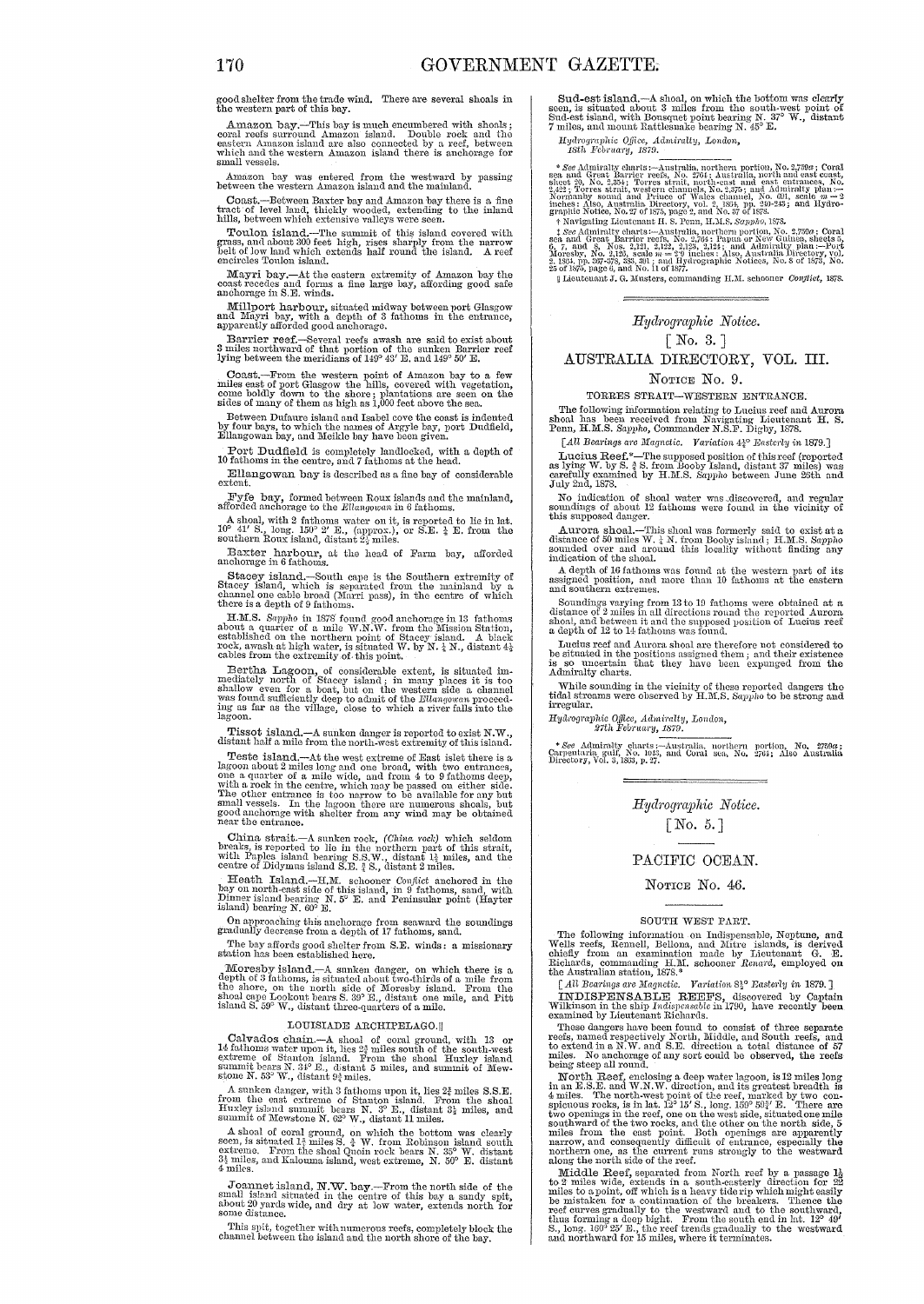No soundings with 150 fathoms of line could be obtained be-<br>tween the extremities of this reef; the interior also appeared very deep.

**South Reef** is separated from Middle reef by a passage  $1\frac{1}{2}$  miles wide, in which no bottom with 25 fathoms of the could be obtained. This reef encloses a deep water lagoon, and is 15 miles long and 8 miles broad, o

RENNELL ISLAND is about 45 miles long in an E.N.E.<br>and W.S.W. direction, and not more than 6 or 7 miles broad at<br>the widest part. It is of uniform height, about 400 feet high,<br>is densely wooded, but has no signs of cultiva parently affords no anchorage. The south-east end of the island is in lat. 11° 52' S., long. 160° 40' E.; the west end is in lat. 11° 34' S., long. 159° 55' E., and is marked by a hummock situated about 200 yards from the

Student about 200 y at as Hold the Beach.<br>
Off the south-east end of the island a fringing reef extends<br>
a short distance. Along the whole north-east side is a fringing<br>
reef about 2 cables from the shore. A reef extends 4

The natives resemble the Tanna (New Hebrides) islanders.

**BELLIONA ISLAND**. According to Mr. Miles, master of the brig Rio Loge, 1875, Rennell and Bellona islands bear from each other N.W. by W. and S.E. by E., not more than 15 miles apart. This (adopting Lietunant Richards' pos

**NEPTUNE REEF**, on which the ship Neptune was wrecked in 1868, was described as 16 to 18 miles bung by about 7 miles wide, and forming a deep hgoon. The vessel was said to have struck near the middle of the eastern edge o

The locality of this reported danger has been carefully ex-<br>amined by Lieutenant Richards during a search extending over<br>a period of five days, but no indications of shoal water could be<br>observed. No bottom with 150 fathom

It is also understood that several masters of vessels have been close to the assigned position without seeing the reef. It is therefore probable that the *Neptune* struck on a part of the Indispensable reefs.

Neptune reef has accordingly been expunged from the chart.

TWELLS REEFT was discovered during the chart.<br>WELLS REEFT was discovered during the voyage round of H.M.S. Pandora in 1791. Breakers were seen on each bow at midnight 17th August; the vessel having just room to wear and c

20 S., long. 157 S. T.<br>
In the moming at daylight the Pandora put about to examine the danger she was in, and was found to be embayed in a double reef, which it was considered would soon be an island. The vessel ran round

Assache extending over a period of eight days has now been<br>made for this reef by the *Renard*, in the reported locality, but<br>without success; no bottom being on any occasion obtained<br>with 150 fathoms of line. The position

Winds and weather.—In the vicinity of the reefs during the first half of September the wind prevailed from S.E. to East, force 3, with fine weather. Occasionally it vecred to N.E., when the shift was accompanied by thick

Current.—The current here sets to the westward, and on striking Indispensable reef appears to divide into two branches; one setting to the north-west along the reef, and the other to the south-west.

Between Rennell island and Indispensable reefs the current sets strongly to the westward: a set of 49 miles in 24 hours was observed on one occasion.

To the northward of the assigned position of Neptune reef the surface drift was north.

In the vicinity of the assigned position to Wells reef the current sets strongly to the west and N. W.

The current is probably much influenced by the wind.

**MITRE ISLAND**: (discovered by H.M.S. Pandora in 1791).—From a reconsideration of the various authorities on the position of this island, it is now placed in lat. 11° 55' S., Iong. 170° 10' E., instead of in 11° 55' S., 1

PANDORA BANK<sup>†</sup> (formerly Pandora reef) of coral was crossed by H.M.S. *Pandora* in 1791, in 11 fathoms, and found steep-to on its west side. This bank is now placed in lat. 12° 11' S., long. 172° 5' E.

*Hydrographic Office, Admiralty, London, 19th March, 1879.* 

\* *See* Admiralty chart :-Pacific Ocean, south~west sheet, No. 780. <sup>t</sup>Notice to 3Iarinel's, No. 27, of 1878, published by the New Zealand Government. t Voyage round the world in H.M.S. Pandora, Captain Edwards, in 1790-92.

## NOTICE TO MARINERS.

### $\lceil$  No. 42. ]

### NEW ZEALAND.

MIDDLE ISLAND-SOUTH-WEST COAST\_

FLASHING LIGHT ON PUYSEGUR POINT. Final metric in a contract of Mariners, No. 5 (3), of 14th Hydrogy 1878, on the intended exhibition of a light from a highthouse then in course of construction on Puysegur point, near Preservation inlet, western approach The Government of New Zealand has given further Notice, that on 1st March, 1879, the light would be exhibited:--

The light is a *flashing* light of the first order, showing a flash 8\"C" feet aboudd be every *ten sea, and should be*<br>every *ten secona*", elevated 180 feet aboot 10 miles.<br>Visible in clear weather from a distance of abo The lighthouse, 40 feet high, is constructed of wood and painted white.

Position, lat. 46° 10' S., long. 166° 38' E.

#### By Command of their Lordships, FREDK. J. EVANS, *Hydrograpit6r.*

*Hydrogl'aphic Office, Admiro.lty, London, 25th Maych, IS70.* 

This Notice affects the following Admiralty Charts:—New Zealand<br>islands, No. 1212: Foreaux strait to Awarua river, No. 2589; Also<br>Admiralty List of Lights in South Africa, New Zealand, &c., 1579, No.<br>325 $\alpha$ ; and New Zeala

No. 358.-C.S.O.

*Colonial Sem'etary's Office, Perth, 21st Jwne, 187.9\_* 

l\,TOTICE is hereby given, that all produce .1 ~ from Rottnest Island will in future be offered for sale by the Government Auctioneers, Messrs. L. Samson & Son, from time to time, of which intimation will be given in the *Govemment Gazette.* 

By His Excellency's Command, ROGER TUCKFD. GOLDSWORTHY,

Colonial Secretary.

No. 354.-C.S.O.

Government Notification.

*Colonial Sccreta?'Y's Office, Perth, 9th J1bne, 1879\_* 

**HE IS Excellency the Governor directs it to**<br>be notified, for general information, **IS** Excellency the Governor directs it to be notified, for general information. that the Government offers to any person who shall before the first day of July, 1880, discover and make known the existence within the boundaries of the Colony of deposits of Guano of sufficient commercial value to be worth exporting, a sum equivalent to 10 per cent. on the amount which may be received by the Government for the sale of such Guano so exported, or such lump sum as may be agreed upon in lieu thereof.

By His Excellency's Command, ROGER TUCKFD. GOLDSWORTHY, Colonial Secretary.

> *Depa?'fJment of P1bblic Works, Perth, 24th June, 1879.*

TENDERS (endorsed "Tender for Additions<br>to Government Printing Office,") will be<br>received at this Office will near of Turaday to.Government Printing Office,") will be received at this Office until noon of Tuesday, the 15th July, from persons willing to perform certain additions to the Government Printing Office.

Tenderers to state the shortest time in which the work will be completed.

The Government do not bind themselves to accept the lowest or any tender, and will require the guarantee of two responsible persons for the due performance of the Contract.

Forms of Tender may be had on application to the various Resident Magistrates, and at the Public Works' Office, Perth, where Plans, Specifications, Conditions, and full particulars can be obtained.

No tender will be entertained unless on the prescribed form.

> JAS. H. THOMAS, Director of Public Works.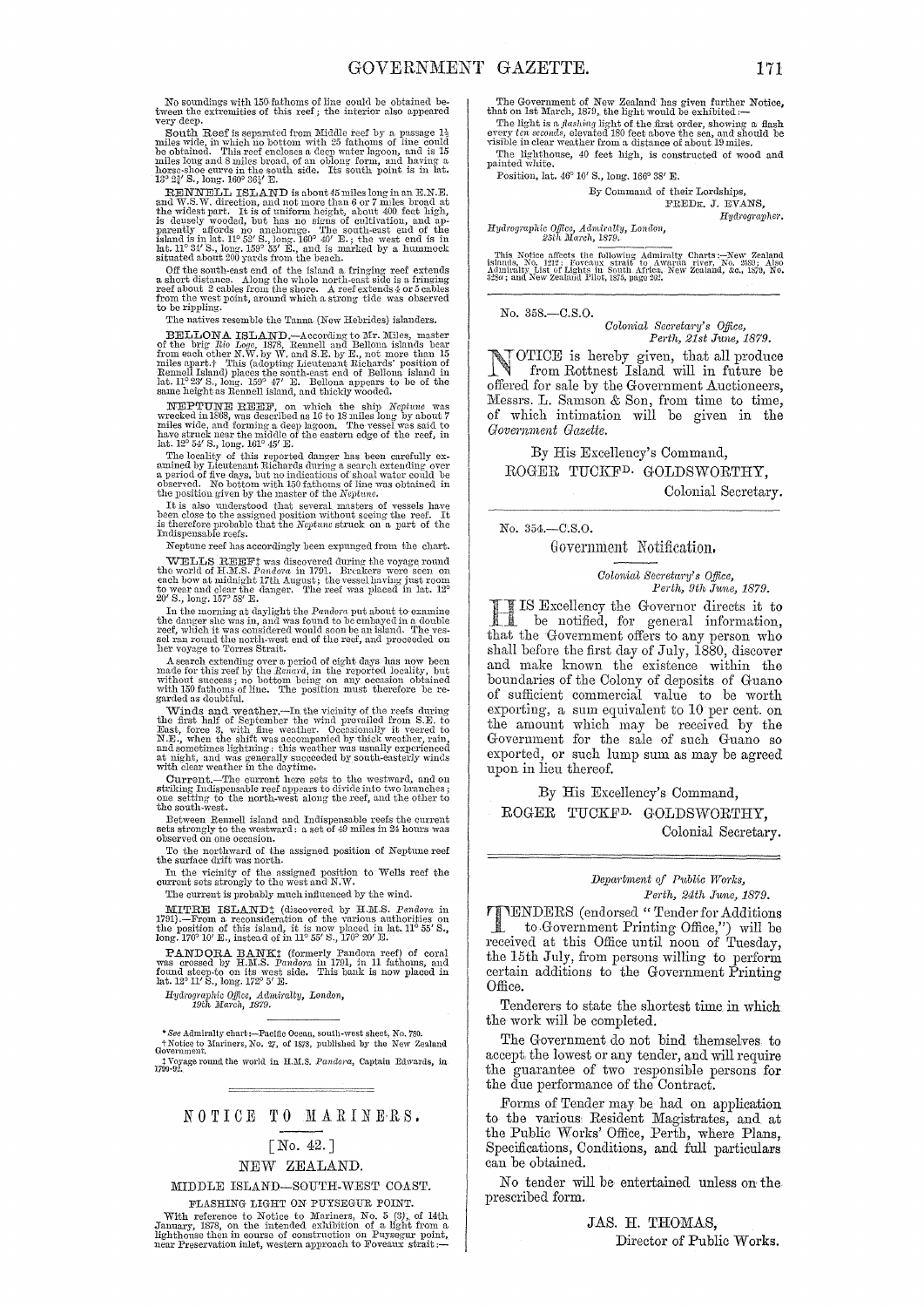#### $Department of Public Works,$ *Perth, 18th J1me, 1879.*

**TTENDERS** (endorsed "Tender for Supreme<br>Court, Perth,") will be received at this Office until noon of Wednesday, the 2nd July, from persons willing to perform various alterations for converting the late Commissariat Offices at Perth into a Supreme Oourt.

Tenders to state the shortest time in which the work will be performed.

The Government do not bind themselves to accept the lowest or any tender, and will require the guarantee of two responsible persons for the due performance of the Contract.

Forms of Tender may be had on application to the varions Resident Magistrates, and at the Public Works' Office, Perth, where Plans, Specifications, Conditions, and full particulars can be obtained.

No tender will be entertained unless on the prescribed form.

> JAS. H. THOMAS, Director of Public Works.

#### *Department of P1tblic Wo'ths, Perth, 9th J1uw, 1879.*

TENDERS (endorsed "Tender for Goods Shed and Engine House, Northampton, will be received at this Office until noon of Monday, the 14th July, from persons willing to erect a Goods Shed and Engine Room at Notrhampton.

Plans and Specification may be seen on application at the Station-master's Office, Geraldton.

Tenders to state the shortest time in which the buildings will be erected.

The Government do not bind themselves to accept the lowest or any tender, and will require the guarantee of two responsible persons for the due performance of the Contract.

Forms of Tender may be had on application to the various Resident Magistrates, and at the Public Works' Office, Perth; where Plans, Specifications, Conditions, and full particulars can be obtained.

No tender will be entertained unless on the prescribed form.

> JAS. H. THOMAS, Commissioner of Railways.

*Office of Superintendent of Vaccination, Perth, 24th June, 1879.* 

NOTICE is hereby given, that in conformity with clause 7 of "The Vaccination Act, l878," all children in the Urban Vaccination District of Pinjarrah of the age of seven years or under, and not already vaccinated, must, within a period of three months from the 1st day of July, 1879,—and all children in the Su burban Vaccination District of Pinjarrah of the age of seven years or under, and not already vaccinated, must, within a period of six months from the 1st of July, 1879,—be taken to a Public Vaccinator for vaccination.

Persons failing to comply with this Notice render themselves liable to severe penalties under the 19th Clause of the Act.

> ALFRED R. WAYLEN, M.D., Superintendent of Vaccination.

## NOTIOE.

Postal and Telegraph Department.

#### $General$  Post Office, *Perth, 21st June, 1879.*

NOTICE is hereby given, for the information of the public, that in future no discount will be allowed at the Post Offices on any purchase of stamps, excepting to those persons duly authorised to act as Stamp Vendors, who will receive a commission of 5 per cent. on their sales.

Applications from persons desirous of becoming licensed Stamp Vendors will be received. by the Postmaster General.

The following are duly authorised to sell Postage Stamps to the public :-

Mr. C. G. H. Cooper, Hay Street, Perth.

Mr. A. D. Letch, St. George's Terrace, Perth.

Mr. Birch (Druggist), Hay Street, Perth.

Mr. C. Annois, High Street, Fremantle.

Mr. N. Waldeck, High Street, Fremantle.

A. HELMICH, Postmaster General and General Superintendent of Telegraphs.

#### Notice to Postmasters amI the Public.

NOTICE is hereby given, for general information, that in order to defray the cost of stationery and manufacture of Post Cards, the following increased charges will be made from and after this date;-

| $\frac{1}{2}d$ . Cards: | $1d.$ Cards:   |
|-------------------------|----------------|
| 3 for 2d.               | 3 for 4d.      |
| 6 for 4d.               | 6 for 8d.      |
| 9 for 6d.               | 9 for 11d.     |
| $12$ for $8d$ .         | 12 for 1s, 3d. |

A HELMICH, Postmaster-General, and General Superintendent of Telegraphs.

General Post Office, } Perth, June 2nd, 1879.  $\delta$ 

#### *Comptroller's Office, Fremantle, 28th June, 1879.*

A CERTIFICATE of Freedom has been issued to the undermentioned Convict, whose sentence has expired :-

Reg. No. 10048 William Bates

HIS Excellency the Governor has been pleased to revoke the Tickets-of-Leave of the undermentioned Convicts ;-

Reg. No. 7617 John Atherton ,, 9588 Thomas Summers

THE unexpired portion of the sentenee passed on Reg. No. 10232, William Fan'and, has been remitted, and he has received a Certificate to that effect.

> JOHN F. STONE, Comptroller.

*For 8a/e at the Government Printing Office.* 

CTS OF COUNCIL, Blue Books,<br>Votes and Proceedings of the Legislative Votes and Proceedings of the Legislative Council, &c.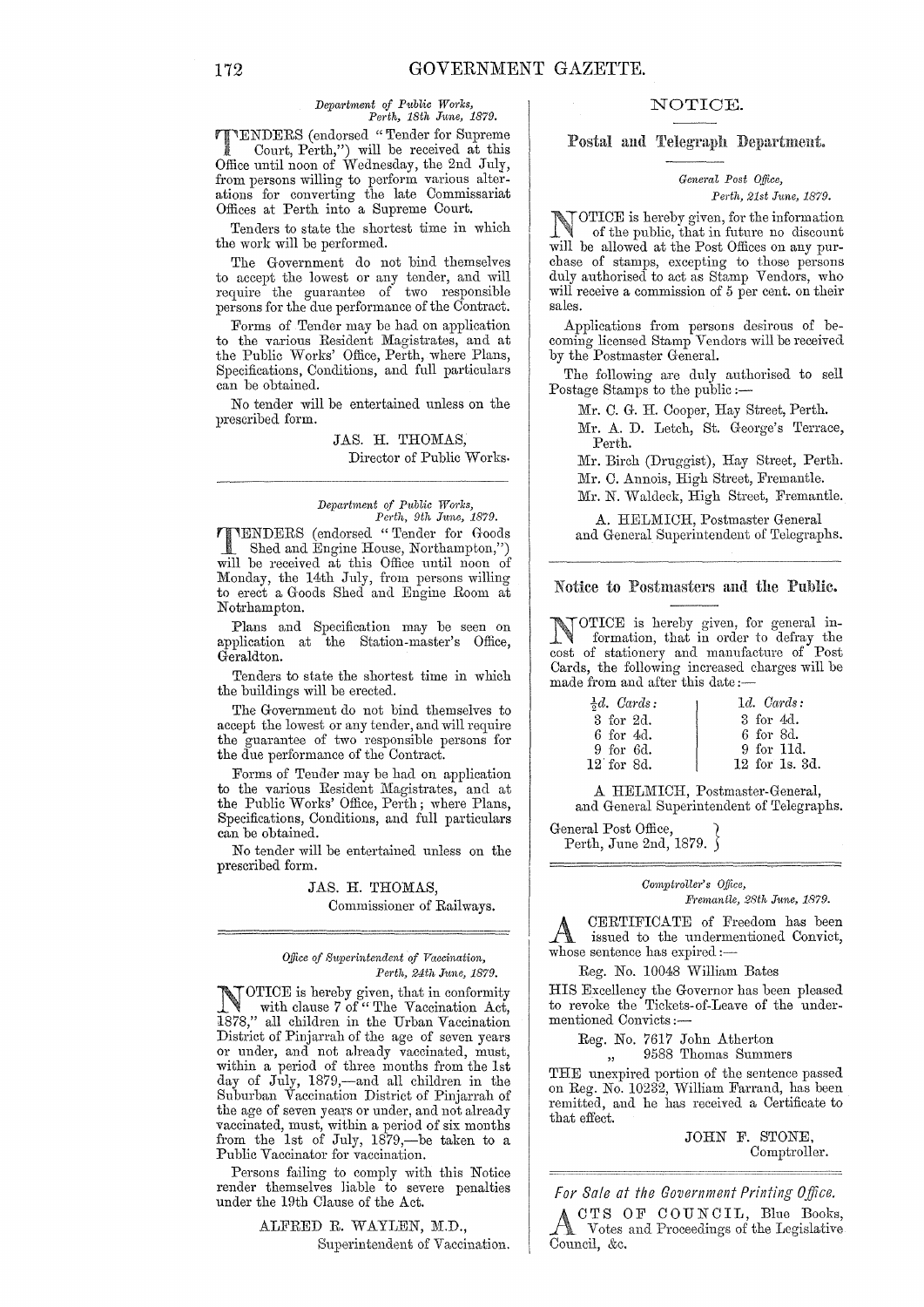## GOVERNMENT GAZETTE. 173

#### WESTERN AUSTRALIA.

## Mail Time Table during the Month of

## $JULY, 1879.$

| FOR THE AUSTRALIAN COLONIES, &c.                                                                                                                                                                                                                                                                                                        |                                                                                                                                                                                                                                                                                                                                                              | FOR EUROPE, INDIA.<br>$CHINA$ , &c.<br>Per Rob Roy.*                                                                                                                                        |                                                                                                                                                                                                                                                                              |                                                                                                                                                                                                            |
|-----------------------------------------------------------------------------------------------------------------------------------------------------------------------------------------------------------------------------------------------------------------------------------------------------------------------------------------|--------------------------------------------------------------------------------------------------------------------------------------------------------------------------------------------------------------------------------------------------------------------------------------------------------------------------------------------------------------|---------------------------------------------------------------------------------------------------------------------------------------------------------------------------------------------|------------------------------------------------------------------------------------------------------------------------------------------------------------------------------------------------------------------------------------------------------------------------------|------------------------------------------------------------------------------------------------------------------------------------------------------------------------------------------------------------|
| In consequence of the early departure of the Galle steamer<br>for King George's Sound, the "Overland Mail" for the<br>Australian Colonies, notified to close at the G.P.O., on<br>Friday, July 4th, will be made up on $:$ $-$<br>Thursday, July 3rd, at 9 a.m.<br>Money Orders will be issued up to 11 a.m. on Wednesday,<br>July 2nd. | CLOSE AT<br>$\rm Perth$<br>Fremantle<br>Guildford<br>انت<br>York.<br>Northam<br>Newcastle<br>Canning<br><br>Pinjarra<br>!<br>Bunbury<br>ا ، ، ،<br><b>Vasse</b><br>. 1<br>Victoria Plains   Saturday<br>Dongarra  Thursday<br>Greenough<br>Champion Bay Thursday<br>Northampton Wednesday<br>Mt. Barker<br>Koionup<br>أممد<br>Arthur River'<br>William River | DAY.<br>Monday<br>Monday<br>Monday<br>Saturday<br>  Saturday<br>Saturday<br>Friday<br>$\cdots$<br>Thursday<br>Monday<br>Monday<br>Thursday<br>Wednesday<br>Thursday<br>Thursday<br>Thursday | DATE.<br>$_{\rm July}$<br>- 14<br>July<br>14<br>July<br>14<br>12<br>July<br>July<br>12<br>July<br>12<br>July<br>11<br>10<br>July<br>July 14<br>July<br>14<br>July<br>12<br>July 10<br>July 10<br>July<br>-10<br>July<br>-9<br>July<br>9<br>July<br>-10<br>July 10<br>July 10 | TIME<br>8 a.m.<br>9a.m.<br>6a.m.<br>2.30 p.m<br>12'30p.m<br>4 p.m.<br>Noon<br>10 p.m.<br>9 p.m.<br>10 p.m.<br>8p.m.<br>9a.m.<br>9a.m.<br>2 p.m.<br>9a.m.<br>6 p.m.<br>8 a.m.<br>1 p.m.<br>6 <sub>p,m</sub> |

For Albany and the Offices on the Road Overland:

| CLOSE AT   DAY. |                            | DATE TIME |  |  |
|-----------------|----------------------------|-----------|--|--|
| Perth           | Thursday $July 17 11 a.m.$ |           |  |  |

|                       | MAILS FROM EUROPE, &c.                                        |                    |                       | MAILS FROM COLONIES, &c.                                       |  |  |
|-----------------------|---------------------------------------------------------------|--------------------|-----------------------|----------------------------------------------------------------|--|--|
| Due at K.G.<br>Sound. | Expected to<br>arrive at K.G.<br>Sound.                       | Expected at G.P.O. | Due at K.G.<br>Sound. | Expected to<br>arrive at K.G.<br>Expected at G.P.O.<br>Sound.  |  |  |
|                       | Monday, July 14th   Wednesday, July 9th   Saturday, July 12th |                    |                       | Thursday, July 17th   Wednesday, July 16th Saturday, July 19th |  |  |

The Correspondence by these Mails will be despatched to District P.Os. for Distribution by first opportunity after receipt. *(See Annual Time Table of 1st January, 1879.)* 

\* The English Mails to be despatched on the 14th July, will be due in London *via* Brindisi on August 25th, and *via* Southampton on September 1st.

LETTERS for Registration must be posted one hour before the closing of the Mails.

LATE LETTERS, on payment of a fee of 6d., may be posted half-an-hour after the closing of the Mails.

NEWSPAPERS and Book Packets must be posted one hour before the closing of the Mails, otherwise they will not be forwarded until the next MaiL

## MONEY ORDERS will be issued as under:

For the Australian Colonies, &c., up to Wednesday, July 2nd, at 11 a.m.

For the United Kingdom, up to Saturday, July 12th, at 11 a.m.

General Post Office, Perth, ) 19th June, 1879. *S* 

A. HELMICH,